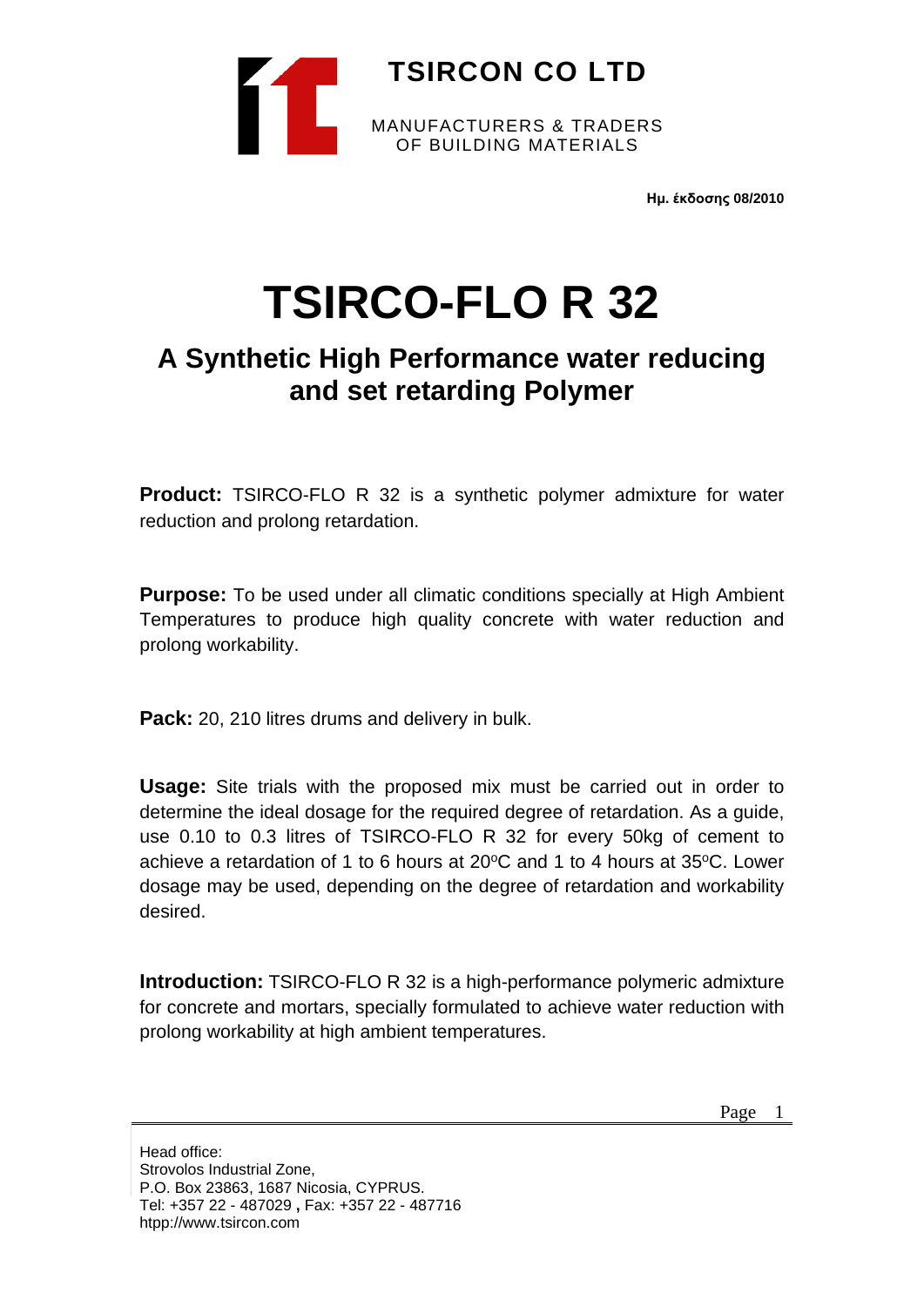

## **Properties:**

Physical State: Brown aqueous solution Specific Gravity: 1.16 Application Standards: ASTM C 494, Type A&G EN 934-2:2009



## **Use:**

TSIRCO-FLO R 32 is a high performance plasticizer retarding admixture with prolong workability.

As a set retarder it may be used for two functions:

- 1. To compensate for the acceleration on the setting of concrete caused by high ambient temperatures occurring during summer or during work in boiler houses, furnaces and other similar installations.
- 2. To prolong workability at normal temperatures, in order to reduce cold joints and thus ensure better structural continuity. This is essential where interruptions and long delays between successive placing of concrete are unavoidable due to the size of the job e.g. concrete dams, large concrete platforms, etc. Also where continuity is important like in slip-forming operations, cast-in-situ piles, etc.

As a plasticiser TSIRCO-FLO R 32 may be used in multiple ways:

a. To give more workable concrete where placing is difficult particularly around congested reinforcement. This is achieved by dosing the mix with TSIRCO-FLO R 32 while keeping the water: cement ratio and the other proportions of the mix unchanged.

Head office: Strovolos Industrial Zone, P.O. Box 23863, 1687 Nicosia, CYPRUS. Tel: +357 22 - 487029 **,** Fax: +357 22 - 487716 htpp://www.tsircon.com